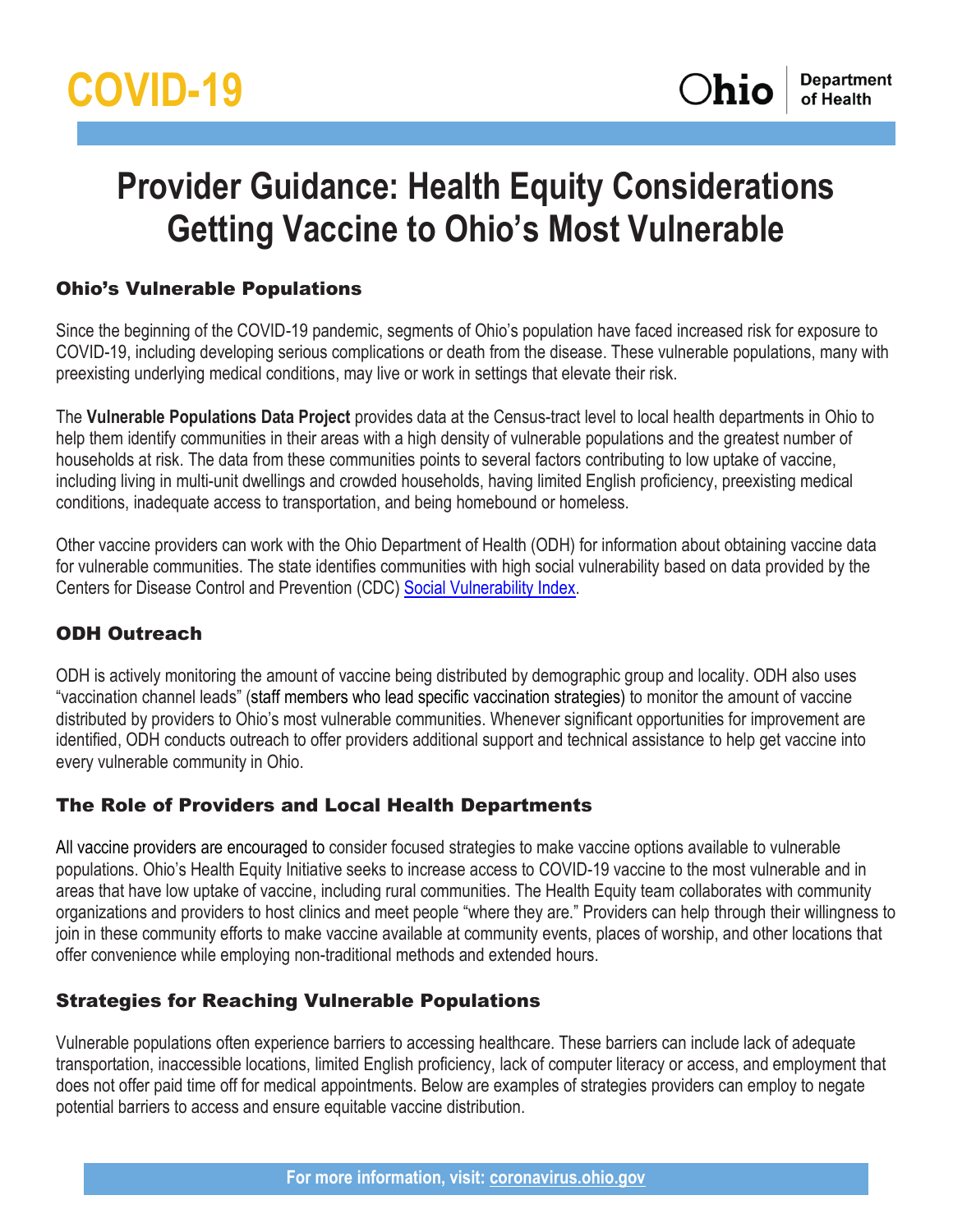- Advertise vaccination locations on non-web-based platforms, including print materials at local libraries, grocery stores, or faith-based organizations and in other languages appropriate for the target populations in the area.
- Make sure appointments can be made by phone as well as online.
- Secure interpretation or translation services if needed.
- Ensure that identification requirements are used to verify name and date of birth, not residence or immigration status.
- Offer after-hours or weekend vaccination services to accommodate those who are working, possibly without paid leave.
- Set up vaccination clinics along bus routes and near bus stops to accommodate those who do not drive or have mobility challenges.
- If feasible, consider offering mobile vaccination services in communities where vaccine provider options are limited or far away or in communities where public transportation is limited.
- Consider working with other healthcare providers, including EMS/fire, to partner with faith-based organizations to offer pop-up vaccination locations in underserved communities or communities with fewer vaccine providers.
- Partner with trusted nonprofit and community-based organizations to host vaccination days in high-risk neighborhoods.
- Engage ethnic media and trusted leaders to promote vaccination dates and information.
- When possible, host clinics that welcome walk-in patients, not requiring advance appointment scheduling or use of online apps.
- Consider special needs, such as ease of access for people with disabilities or mobility issues, of the populations you serve.
- Consider hosting vaccination clinics at locations frequently visited by those who may belong to vulnerable populations, such as community or recreation centers or libraries,food pantries, churches, mosques, or other places of worship.
- Report race and ethnicity data. The gathering of this information is at the heart of ensuring optimal health and fairness for all Ohioans. Consistently collecting and reporting this data is also critical to understand the impact of COVID-19 and ensure that vaccine is reaching groups who are negatively affected by disparities related to cases, hospitalizations, and deaths.

## Communication Messages and Channels

Providers need to clearly and publicly state how and when they will administer the vaccine. Providers should use all possible communication methods, including websites, social media posts, phone recordings, existing healthcare network communications systems (app notifications, email newsletters), and local news and ethnic media.

Eligible recipients need to know:

- How will the clinic operate? Is it a drive-thru, or will it be set up inside the building?
- Will appointments be available/required? If so, how can an appointment be scheduled?
- Are flexible walk-in hours available?
- Anticipated wait times.
- Dates and times, including extended hours (evenings and weekends).
- Will interpreting services be offered for those with limited English proficiency or who are deaf or hard of hearing?
- Which vaccine products will you have available? For example, parents of eligible youth will be specifically looking for locations that offer the Pfizer vaccine. Some may be interested in a single-dose vaccine.
- Clinic location and contact information.
	- $\circ$  How to prepare for the appointment (eating/drinking before arriving, bringing appropriate ID, etc.), and what to expect at the appointment.